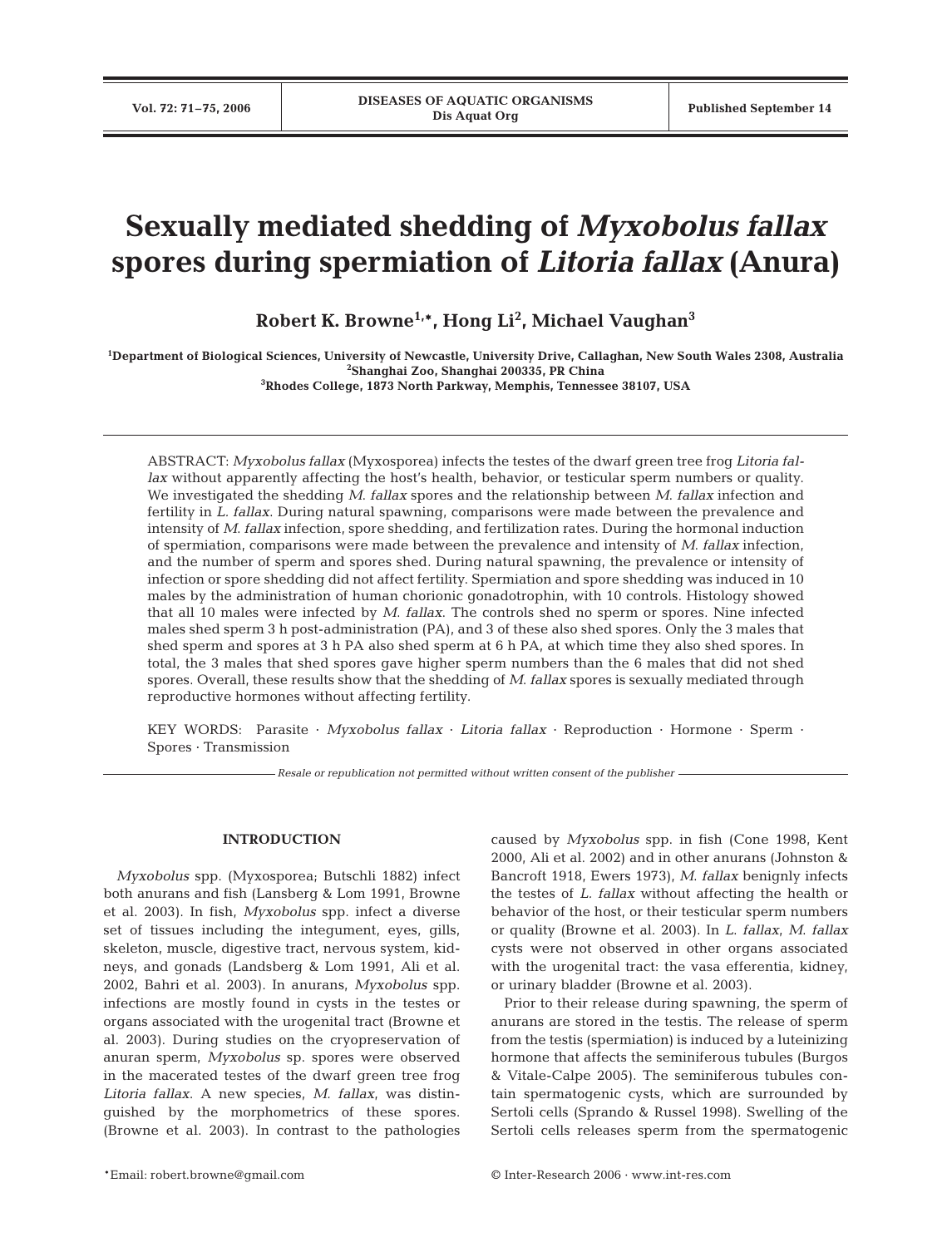cysts, and continued swelling unfolds the recesses of the Sertoli cell layer and flushes sperm into the lumen of the tubules. From the testes, the sperm pass through the vasa efferentia*,* into the kidney, through the Wolffian duct, and then may be stored in the urinary bladder before release through the cloaca (Pudney 1995, Sprando & Russel 1998). Therefore, the mechanism for the shedding of *Litoria fallax* sperm from spermatogenic cysts is through hydraulic pressure from increased hydration, which is mediated by reproductive hormones. The release of *Myxobolus fallax* spores from cysts within the testes could be subject to the same endocrine controls. To enter the aquatic stage, *M*. *fallax* spores would follow the same path as sperm.

Besides the expression of sperm during natural spawning, spermiation can be induced through the administration of artificial hormones such as human chorionic gonadotrophin (hCG) (Browne et al. 2006). We investigated the mechanism of the shedding of *Myxobolus fallax* spores and the relationship between *M*. *fallax* infection and fertility. During natural spawning, comparisons were made between the prevalence and intensity of *M*. *fallax* infection, spore shedding, and fertilization rates, and during the hormonal induction of spermiation, comparisons were made between the numbers of shed sperm and spores, and the prevalence and intensity of *M*. *fallax* infection. Previous studies did not include histological examinations of the kidneys, where — unlike in the thin translucent membranes of the vasa efferentia, Wolffian duct, and urinary bladder — small cysts might reside undetected (Browne et al. 2003). In this study, we included histological studies of the kidneys to determine the presence of *M*. *fallax* spores or cysts.

## **MATERIALS AND METHODS**

**Expt 1. Natural spermiation, prevalence and intensity of** *Myxobolus fallax* **infection, spore shedding, and fertility.** Six amplexing pairs of *Litoria fallax* were collected from a pond  $(K1: 32° 51'S, 151° 42'E)$  on Kooragang Island (KI), Newcastle, New South Wales, Australia, during December 1999. In November 1999, *L*. *fallax* from this pond had shown a prevalence of infection by *M. fallax* of 69% (Browne et al. 2003). Each frog was weighed to 0.01 g and the snout-vent length measured to 0.1 mm. Each pair of frogs was placed for 12 h at 23° C in a plastic food container (20.0 cm length  $\times$  12.5 cm width  $\times$  10.0 cm height) containing 1.3% v/v of Simplified Amphibian Ringer (SAR: 113.0 mM NaCl, 1.0 mM  $CaCl<sub>2</sub>$ , 2.0 mM KCl, 3.6 mM NaHCO<sub>3</sub>; 220 mOsm kg<sup>-1</sup>; Browne et al. 2002) to distilled water. Five of the 6 pairs spawned and the eggs of each spawning pair were kept separately until

hatch. At hatch, the number of infertile eggs and hatching larvae (stage 26 to 28 Daudin; Nieuwkoop & Faber 1996) were counted for each pair. After the 12 h period, an aliquot of water was sampled from each container and examined for *M*. *fallax* spores. Sperm could not be accurately counted as they lyse after more than 3 h in water. The presence of *M*. *fallax* spores was observed under phase-contrast light microscopy at 400× magnification. *M. fallax* spores are approximately oval, and measure  $13.4 \pm 0.5$  µm in length,  $9.5 \pm 0.4$  µm in width, and  $6.8 \pm 0.4$  µm in depth. Male frogs were euthanased by injection of 0.4% (w/v) aqueous tricaine methane-sulfonate (MS222) (Ruth Consolidated Industries) into the dorsal lymph sac (Browne et al. 2002). The testes and kidneys were then excised, weighed to 0.0001 g, fixed with Histochoice Tissue Fixative (Astral Scientific), dehydrated with alcohol, then embedded in paraffin. Three 6.0 µm sections were then taken from each testes and kidney, stained with haemotoxylin and eosin, and examined under phasecontrast light microscopy at 400× magnification for the presence and maturity of *M. fallax* cysts. Testes with large mature cysts occupying a substantial volume of the testes were considered to have a high intensity of infection (High), and those with immature and mature cysts in patches within unaffected tissue were considered to have a low intensity of infection (Low). Mature cysts are approximately 300 to 400 µm in diameter, and loosely packed with spores. In contrast, plasmodia with developing cysts are dense. There may be both mature cysts and plasmodia in the same testes. This intensity of infection was reflected in the combined mass of the testes where uninfected testes weigh approximately 0.0060 g, testes with a low intensity of infection weigh up to 0.0080 g, and those with a high intensity of infection weigh more than 0.0080 g (Tables 1 & 2).

**Expt 2. Induction of spermiation of** *Litoria fallax,* **prevalence and intensity of** *Myxobolus fallax* **infection, and spore shedding.** Twenty calling *L. fallax* males were collected from a KI pond (K3: 32° 52' S, 151° 43' E) during December 1999. In November 1999, *L*. *fallax* from this pond showed 100% percent prevalence of infection by *M. fallax* (Browne et al. 2003). These males were separated into 2 groups of 10: 1 treatment and 1 control. Males were treated by injection of 20 international units (IU) of hCG (Chorulon) dissolved in 0.25 ml of SAR into the dorsal lymph sac. The controls were only injected with 0.25 ml of SAR. The frogs were then placed individually in Petri dishes containing 2.0 ml of distilled water with 0.03 ml of SAR and kept at 23°C. At 3 h post-administration (PA), a 0.02 ml aliquot of water was sampled and spores and sperm counted. The concentration of *M*. *fallax* spores and *L*. *fallax* sperm was measured with a haemocytometer by phase-contrast light microscopy at 400×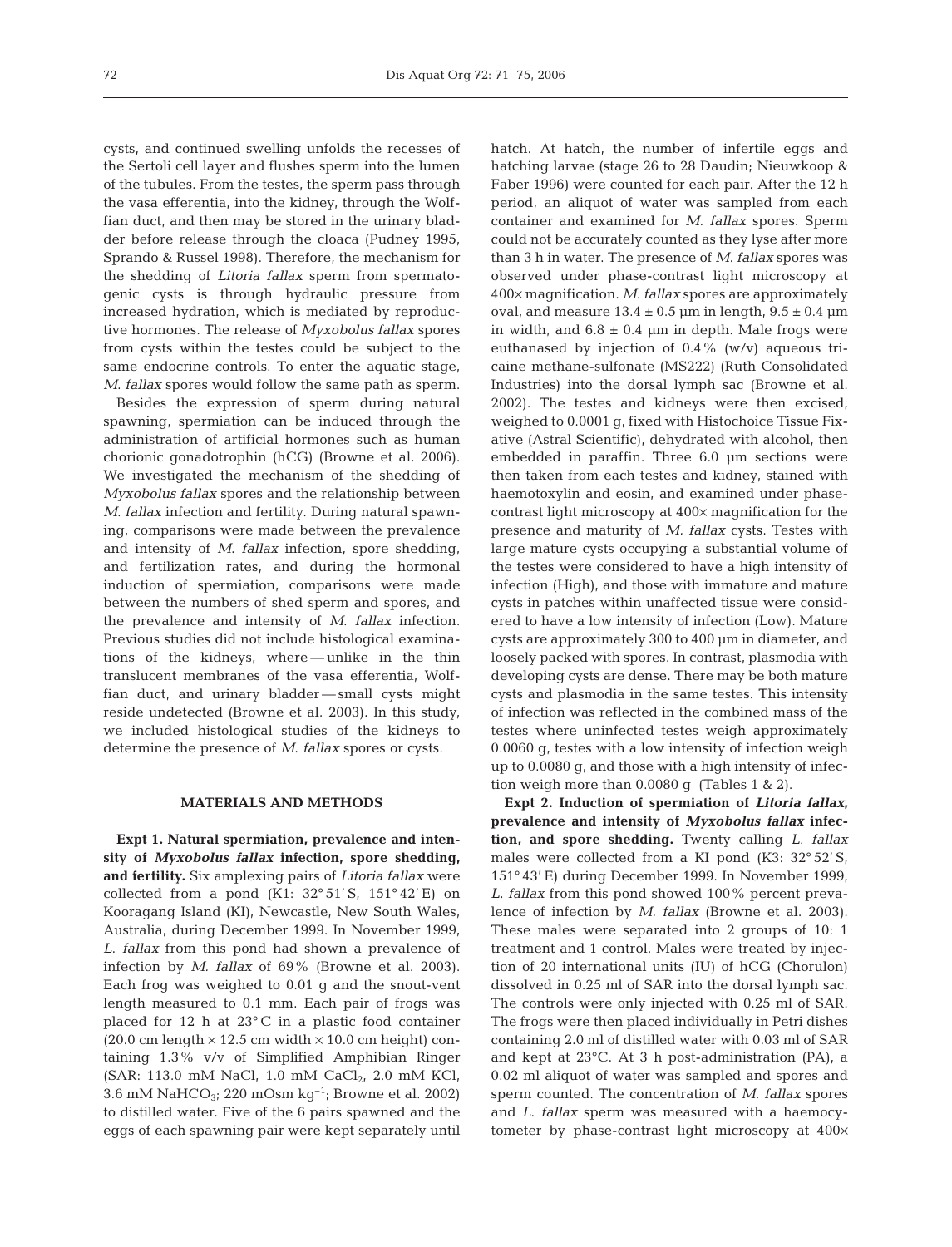magnification. For some counts with low spore numbers, several aliquots were counted. The total number of spores was calculated from the concentration of spores and total volume of spawning water. The frogs were then placed in a fresh 2.0 ml sample of water with SAR, and at 6 h PA a 0.02 ml aliquot was sampled and spores and sperm counted. The frogs were then euthanased, and the testes and kidneys excised, weighed, fixed, and examined histologically for the intensity of *M*. *fallax* infection.

**Statistical analysis.** The weight of the left and right testes was summed. Sperm and spore numbers and testes weights from Expt 2 were compared by *t*-tests. All statistical analyses were performed using the JMP 5.1 software package (SAS Institute). Data are expressed as mean ± SE.

### **RESULTS**

# **Expt 1. Natural spermiation, prevalence and intensity of** *Myxobolus fallax* **infection, spore shedding, and fertility**

Five of the 6 pairs of *Litoria fallax* spawned and *Myxobolus fallax* spores were shed by 1 pair. The testes of males of all 5 spawning pairs were infected with *M*. *fallax*. Eggs from the pair where the male shed spores had a 98% hatching rate, and a high intensity of *M. fallax* infection was evident in their testes, which in total weighed 0.025 g (approximately 6 times the weight of uninfected testes) (Browne et al. 2003). The intensity of *M*. *fallax* infection had no apparent effect on hatching success, with sperm from the 2 most infected males producing 94 and 98% hatch rates (Table 1). There were no *M*. *fallax* cysts or spores detected in the kidneys.

# **Expt 2. Induction of spermiation of** *Litoria fallax,* **prevalence and intensity of** *Myxobolus fallax* **infection, and spore shedding**

Control frogs shed no sperm or spores. Nine of the treatment group shed sperm 3 h after treatment, with an average number of  $2.0 \pm 1.0 \times 10^6$ ; 3 of these 9 frogs also shed spores at an average number of  $1.9 \pm 1.3 \times$ 10<sup>6</sup> . The frogs that shed spores produced higher average sperm numbers  $(4.0 \pm 2.9 \times 10^6)$  than those that did not shed spores  $(1.0 \pm 0.6 \times 10^6)$ . Sperm were also shed 6 h PA in males that also shed spores. The total number of sperm shed over the whole period was significantly higher ( $p < 0.01$ ) in frogs that shed spores (12.2  $\pm$  6.5  $\times$ 10<sup>6</sup>) than in those not shedding spores  $(1.0 \pm 0.6 \times 10^6)$ (Table 2).

The testes of all 20 males were found to contain *Myxobolus fallax* cysts. Testes weight was greater in frogs releasing spores ( $n = 3$ , 0.024  $\pm$  0.008 g) than in those not releasing spores ( $n = 6$ ,  $0.013 \pm 0.003$  g). All the frogs releasing spores had a high intensity of infection by *M*. *fallax*. However, some frogs that did not produce spores also had a high intensity of infection, with testes weights up to 0.030 g. There was no relationship between sperm numbers and infection levels of *M*. *fallax* in frogs not releasing spores (Table 2). There were no *M*. *fallax* cysts or spores in the kidneys.

#### **DISCUSSION**

The coupling of spermiation and the shedding of *Myxobolus fallax* spores from *Litoria fallax* testes was shown by: (1) the synchronous shedding of spores and sperm during both natural and hormonally induced spermiation; (2) no shedding of spores without the

Table 1. *Litoria fallax*. Body weight and length (snout-vent), number of oocytes and larvae, hatch success, occurrence of *Myxobolus fallax* spores*,* intensity of *M. fallax* infection, and total testes weight of 6 pairs of *L*. *fallax* collected when naturally amplexing. H2O *M. fallax*: presence or absence of *M. fallax* spores in fertilization media; Testes *M. fallax*: intensity of *M. fallax* infection in testes; NA: not applicable

| Pair         | <b>Sex</b>                | Weight<br>(g) | Length<br>(mm) | Oocytes      | Larvae       | % hatched | $H_2O$<br>M. fallax | <b>Testes</b><br>M. fallax | Testis weight<br>(g) |
|--------------|---------------------------|---------------|----------------|--------------|--------------|-----------|---------------------|----------------------------|----------------------|
| $\mathbf{1}$ | М                         | 0.9           | 24.9           | 283          | 281          | 99        | No                  | Low                        | 0.0075               |
|              | $\mathbf F$               | 1.09          | 27.4           |              |              |           |                     |                            |                      |
| 2            | $\mathbf{M}$              | 27.7          | 0.89           | 261          | 47           | 18        | $\rm No$            | $\rm No$                   | 0.0050               |
|              | $\boldsymbol{\mathrm{F}}$ | 26.7          | 0.92           |              |              |           |                     |                            |                      |
| 3            | $\mathbf{M}$              | 22.5          | 0.65           | 241          | 226          | 94        | No                  | Low                        | 0.0059               |
|              | $\boldsymbol{\mathrm{F}}$ | 27.7          | 0.75           |              |              |           |                     |                            |                      |
| 4            | М                         | 24.7          | 0.97           | $\mathbf{0}$ | $\mathbf{0}$ | NA        | No                  | $\rm No$                   | 0.0063               |
|              | $\mathbf{F}$              | 28.9          | 1.25           |              |              |           |                     |                            |                      |
| 5            | $\mathbf{M}$              | 26.4          | 1.19           | 680          | 663          | 98        | Yes                 | High                       | 0.0250               |
|              | $\mathbf F$               | 30.1          | 1.33           |              |              |           |                     |                            |                      |
| 6            | М                         | 23.6          | 1.02           | 450          | 330          | 73        | No                  | Low                        | 0.0057               |
|              | $\mathbf{F}$              | 26.6          | 1.07           |              |              |           |                     |                            |                      |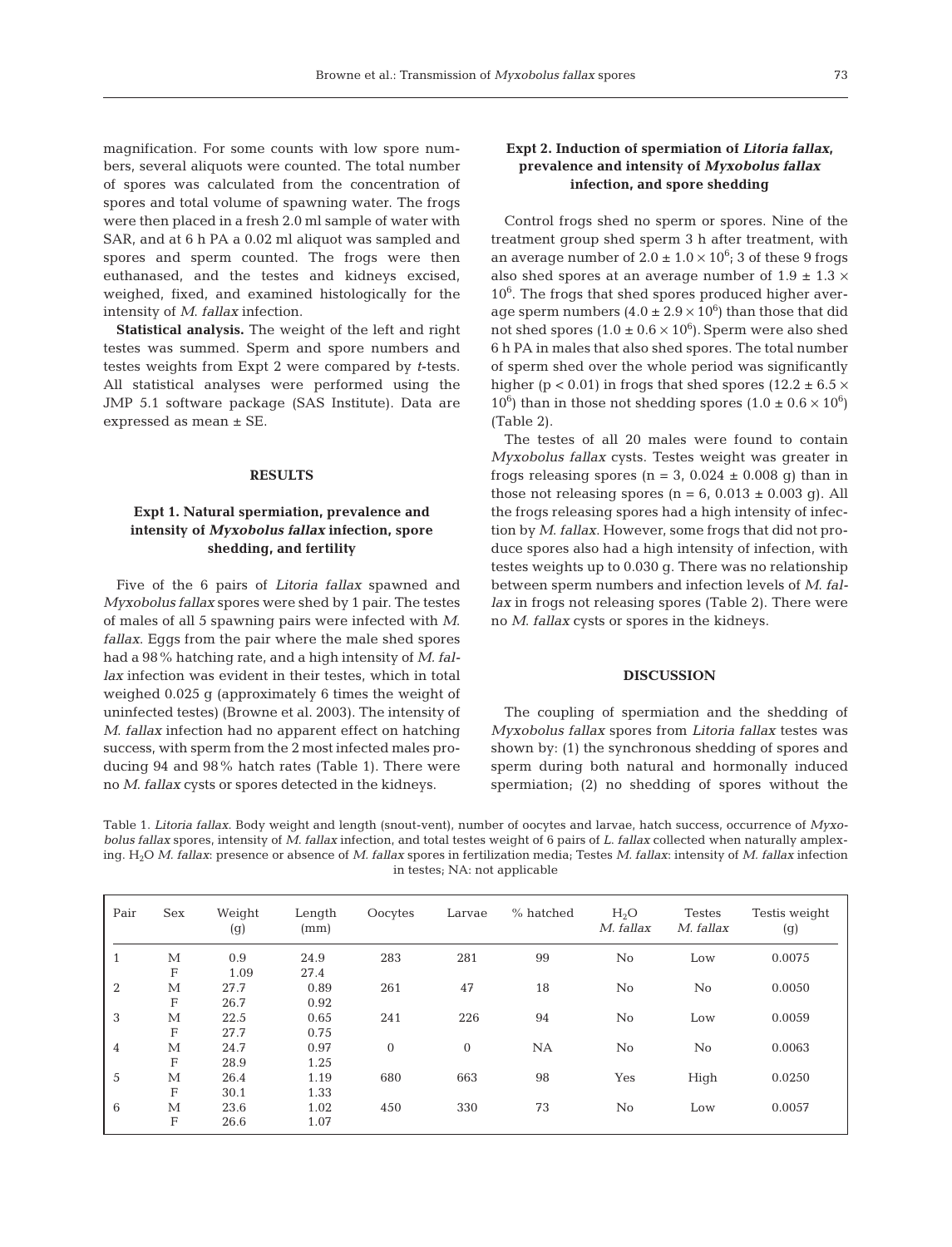| Frog no.                | Sperm<br>3 h PA<br>6 h PA<br>Total |               |                  | Spores<br>3 h PA<br>6 h PA<br>Total |               |               | Testes weight       | Infection<br>intensity |  |  |
|-------------------------|------------------------------------|---------------|------------------|-------------------------------------|---------------|---------------|---------------------|------------------------|--|--|
|                         |                                    |               |                  |                                     |               |               | (g)                 |                        |  |  |
| Releasing spores        |                                    |               |                  |                                     |               |               |                     |                        |  |  |
|                         | 1.8                                | 22.0          | 23.7             | 0.9                                 | 1.2           | 2.0           | 0.0083              | High                   |  |  |
| $\overline{2}$          | 10.2                               | 1.5           | 11.7             | 0.3                                 | 0.2           | 0.5           | 0.0344              | High                   |  |  |
| 3                       | 1.2                                | 0.01          | 1.2              | 4.4                                 | 0.4           | 5.0           | 0.0286              |                        |  |  |
| $Mean \pm SE$           | $4.4 \pm 2.9$                      | $7.8 \pm 7.1$ | $12.2 \pm 6.5^*$ | $1.9 \pm 1.3$                       | $0.6 \pm 0.3$ | $2.5 \pm 1.3$ | $0.0238 \pm 0.0079$ | High                   |  |  |
| Not releasing<br>spores |                                    |               |                  |                                     |               |               |                     |                        |  |  |
| 4                       | 0.9                                | $\Omega$      | 0.9              | $\Omega$                            | $\Omega$      | $\mathbf{0}$  | 0.0296              | High                   |  |  |
| 5                       | $\Omega$                           | $\Omega$      | $\Omega$         | $\Omega$                            | $\Omega$      | $\mathbf{0}$  | 0.0075              | Low                    |  |  |
| 6                       | 4.2                                | $\Omega$      | 4.2              | $\Omega$                            | $\Omega$      | $\Omega$      | 0.0083              | High                   |  |  |
| 7                       | 0.3                                | $\Omega$      | 0.3              | $\Omega$                            | $\Omega$      | $\Omega$      | 0.0062              | Low                    |  |  |
| 8                       | 0.3                                | $\Omega$      | 0.3              | $\Omega$                            | $\Omega$      | $\mathbf{0}$  | 0.0115              | High                   |  |  |
| 9                       | 0.6                                | $\mathbf{0}$  | 0.6              | 0                                   | $\Omega$      | $\mathbf{0}$  | 0.0116              | High                   |  |  |
| 10                      | 0.8                                | $\Omega$      | 0.8              | $\Omega$                            | $\Omega$      | $\Omega$      | 0.0180              | High                   |  |  |
| $Mean \pm SE$           | $1.0 \pm 0.6$                      | $\Omega$      | $1.0 \pm 0.6$    | $\Omega$                            | $\Omega$      |               | $0.0132 \pm 0.0031$ |                        |  |  |
| Total $(n = 10)$        | $2.0 \pm 1.0$                      | $2.4 \pm 2.2$ | $4.4 \pm 2.4$    | $0.7 \pm 0.4$                       | $0.2 \pm 0.1$ | $0.8 \pm 0.5$ | $0.0164 \pm 0.0106$ |                        |  |  |

Table 2. *Litoria fallax.* Number of sperm and spores released into water from individual frogs in the human chorionic gonadotrophin (hCG) induction group and their intensity of infection with *Myxobolus fallax*. Sperm and spore counts at 3 and 6 h post-administration (PA) and summed counts. Spore and sperm numbers expressed as  $\times 10^6$ .  $^{\star}p < 0.01$ 

shedding of sperm; (3) no controls shedding sperm or spores; and (4) the testes being the only source of spores. This coupling shows that *M*. *fallax* depends on endocrine-mediated changes in the testis associated with spermiation for the shedding of spores.

The infection of *Litoria fallax* by *Myxobolus fallax* is apparently benign. *M. fallax* infection does not affect body condition, sperm numbers, or the behavior of *L*. *fallax*. Males will vigorously call and amplex when their testes are enlarged up to 10 times the normal weight, and numerous testicular sperm are found in males with high intensities of infection (Browne et al. 2003). To maintain sperm production, normal numbers of spermatogenic cysts must be present in the testes of *L*. *fallax*, without the loss of spermatogenic tissue and degeneration of testes observed in other anurans infected with *Myxobolus* spp. (Johnston & Bancroft 1918, Ewers 1973). In *L*. *darlingtoni* infected with *M*. *chimbuensis*, few sperm were noted and little meiotic activity was observed (Ewers 1973), and in *L*. *hylae* infected with *M*. *hylae*, the enlarged testes were degenerate (Johnston & Bancroft 1918). The maintenance of normal testicular functions in infected *L*. *fallax* suggests: (1) compensatory mechanisms to enable structural changes in testes in order to support *M. fallax* cysts while maintaining spermatogenesis; (2) immune tolerance of *M. fallax* in the testes; and (3) nutritional support by *L*. *fallax* of *M*. *fallax* cysts.

The shedding of sperm is hormonally mediated and associated with hydration of the seminiferous tubules (Burgos & Vitale-Cape 2005). The correspondence of the shedding of *Litoria fallax* sperm and *Myxobolus fallax* spores shows that the same mechanism sheds

spores. Cone (1998) reported that *Myxobolus* spp. spores were released through stretching of the bulbus arteriosis and the rupturing of cysts. Similarly, hydration of the testes during spermiation ruptures *M*. *fallax* cysts and enables the passage of spores into the efferent ducts along with sperm. However, the efficacy of this mechanism must be reduced in anurans with testes damaged as a consequence of *Myxobolus* spp. infections less benign than those of *M*. *fallax* (Johnston & Bancroft 1918, Ewers 1973). *M. fallax* was not found in the kidneys. Although the kidneys are intimately associated with the urogenital tract, *Myxobolus* spp. cysts in kidneys would not have a mechanism to couple spore release with spermiation.

*Myxobolus fallax* is confined to the testes of *Litoria fallax*. In other anurans, *Myxobolus* spp. infection is confined to the testes (*M*. *bufonis*, Upton et al. 1992; *Myxobolus* spp., Theodorides et al. 1981; *M*. *chimbuensis*, Ewers 1973; *M*. *hylea*, Johnston & Bancroft 1918), but *M*. *hylae* also occurs in other organs associated with the urogenital tract, e.g. in the vasa efferentia, oviduct, kidney, and urinary bladder (Johnston & Bancroft 1918). In anurans, only one *Myxobolus* sp. (*M*. *ranae*) infects the skin, an organ not associated with the urogenital tract. However, as with the testes, the skin also offers direct access to the aquatic environment (Guyenot & Naville 1922).

The stages of the full cycle of the transmission of *Myxobolus fallax* are not known. Nevertheless, the shedding of spores during the spawning of *Litoria fallax* deposits them into breeding ponds where further transmission must occur. A particular organ's infection by *Myxobolus* spp. is closely associated with its poten